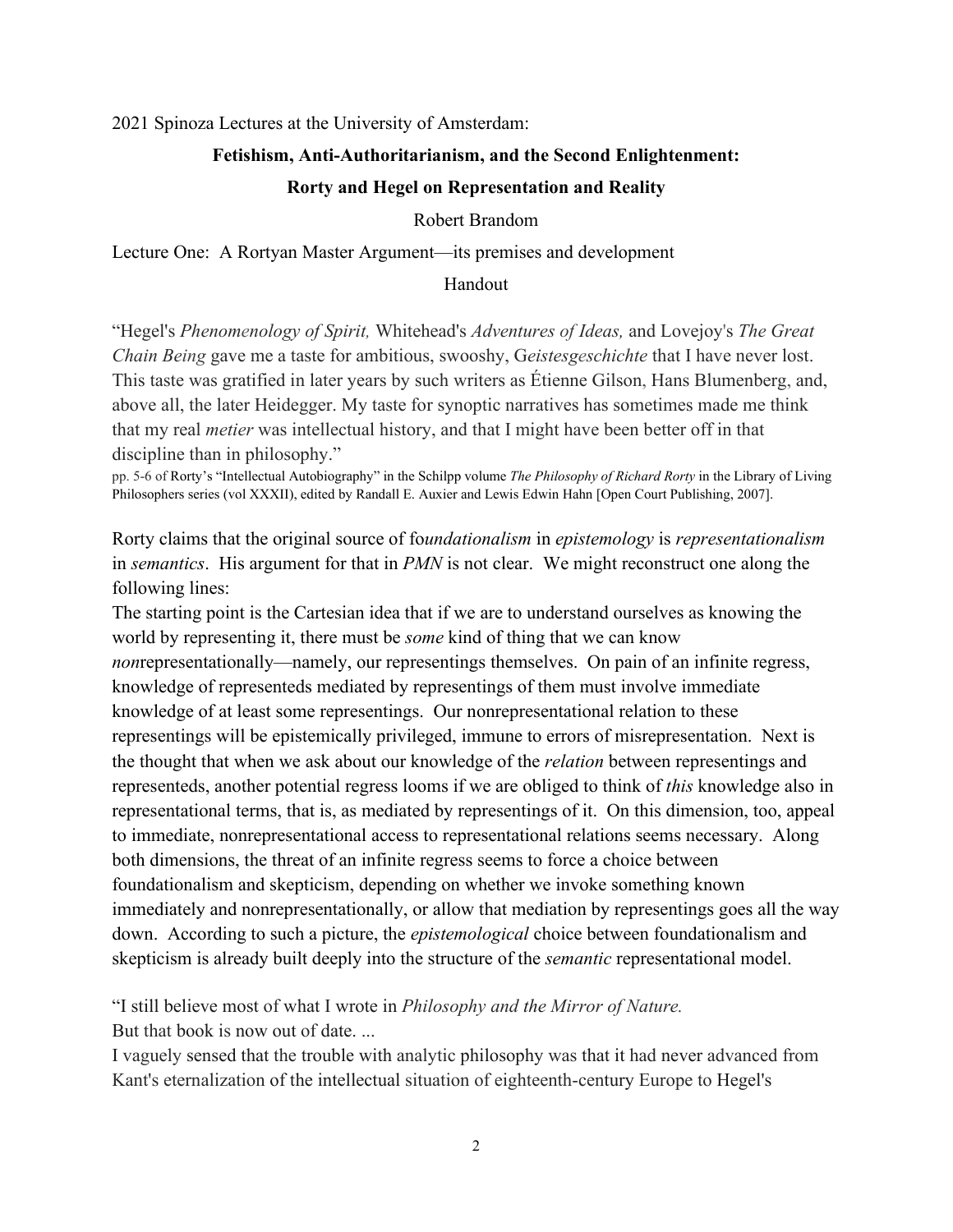historicism. But I had not yet made myself sufficiently familiar with the post-Hegelian European philosophers who had resisted the temptation to go 'back to Kant'." [ibid. 13]

When I use the term "representationalism," I mean a particular order of semantic explanation. It starts with a notion of representational content (reference, extension) and understands proprieties of *inference* in terms of such already representationally contentful contents. Those content must accordingly be assumed to be theoretically and explanatorily intelligible antecedently to and independently of the role of representations in inference. "Representationalism" in this sense contrasts with *inferentialist* orders of semantic explanation, which begin with a notion of content understood in terms of role in reasoning, and proceed from there to explain the representational dimension of discursive content.

Fetishism is mistaking the products of our own practices and practical attitudes for features of the objective world that are what they are independent of and antecedent to those practices and attitudes.

"There is a useful analogy to be drawn between the pragmatists' criticism of the idea that truth is a matter of correspondence to the intrinsic nature of reality and the Enlightenment's criticism of the idea that morality is a matter of correspondence to the will of a Divine Being. The pragmatists' anti-representationalist account of belief is, among other things, a protest against the idea that human beings must humble themselves before something non-human, whether the Will of God or the Intrinsic Nature of Reality."

[p. 257 of "Pragmatism as Anti-Authoritarianism" Revue Internationale de Philosophie 53:1 (207) (1999): 7– 20, and In John R. Shook & Joseph Margolis (eds.), *A Companion to Pragmatism*. Blackwell. pp. 257-266 (2006) (My page references are to this version.) Henceforth "PAA."]

"What Dewey most disliked about both traditional "realist" epistemology and about traditional religious beliefs is that they discourage us by telling us that somebody or something has authority over us. Both tell us that there is Something Inscrutable, something toward which we have duties, duties which have precedence over our cooperative attempts to avoid pain and obtain pleasure." [PAA 258]

"Dewey was convinced that the romance of democracy, a romance built on the idea that the point of a human life is free cooperation with fellow humans, required a more thoroughgoing version of secularism than either Enlightenment rationalism or nineteenth-century positivism had achieved. As Dewey saw it, whole-hearted pursuit of the democratic ideal requires us to set aside *any* authority save that of a consensus of our fellow humans." [PAA 257]

"In the end, Rorty's adamant skepticism and anti-dogmatism are simply ways to be antiauthoritarian and irreverently anti-fetishistic. There is no supreme power that can offer an alibi, warrant, or proof for our claims and beliefs, nothing except fallible human authority. There is no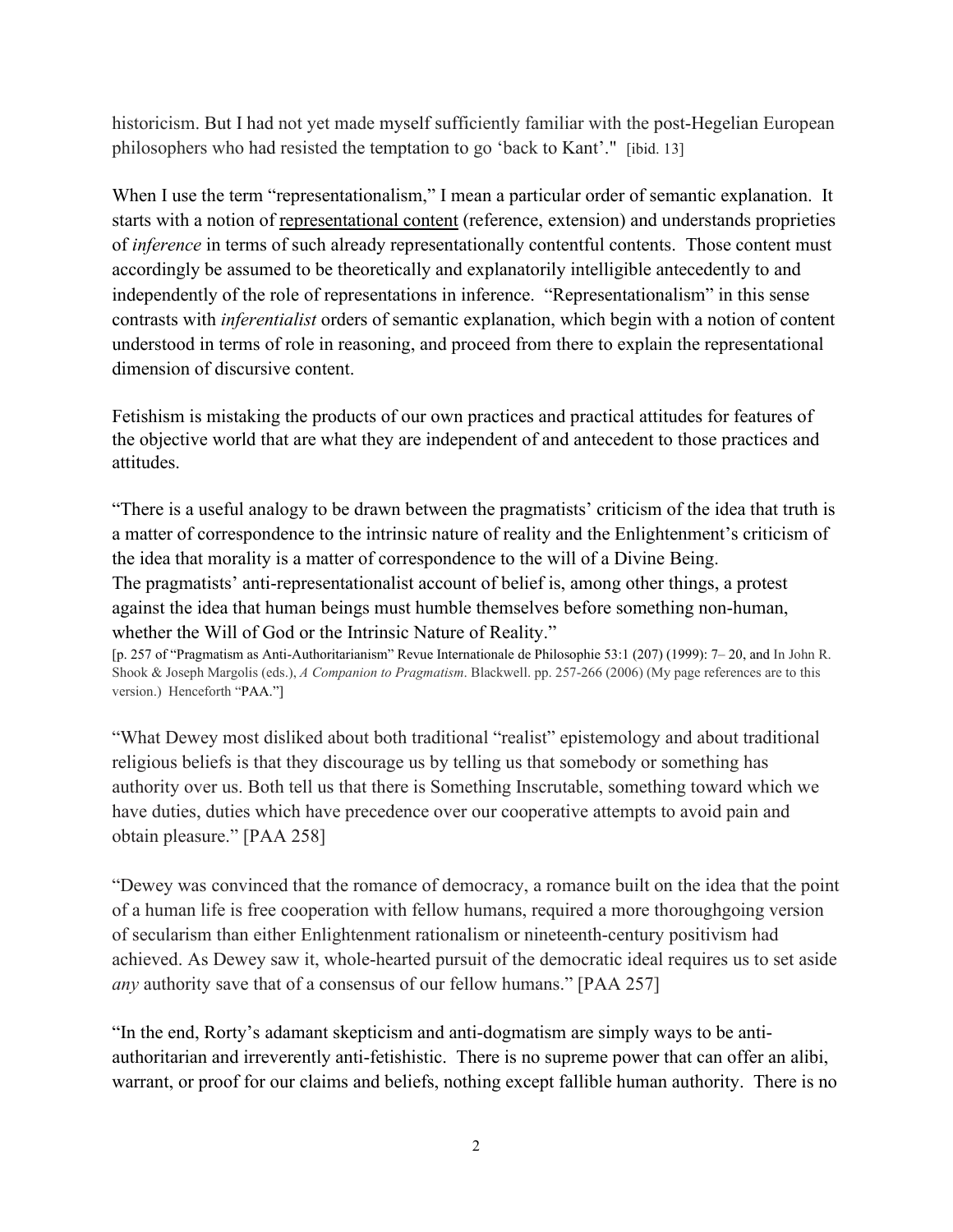supreme authority, other than the authority of human justifications and reasons, whose only power is the power of persuasion."

[Eduardo Mendieta, p. xvii in his Introduction to *Take Care of Freedom and the Truth will Take Care of Itself: Interviews with Richard Rorty* [Stanford University Press, 2005].]

In its largest structure, the argument behind Rorty's subsumption of semantic anti*representationalism* under the banner of humanistic Enlightenment anti-*authoritarianism* consists of two moves: a Kantian appreciation of the *normative* character of *representational*  relations, and a Hegelian social *pragmatism* about *normativity* in general.

One lesson that Hegel learns from Kant is that a representing is *responsible* to what it represents for assessments of its correctness, in a distinctive sense. What is represent*ed* exercises *authority*  over what count as represent*ings* of it just in virtue of its serving as a standard they are responsible to for such assessments. This is a radical reconceptualization of the representational relations between representeds and representings as a *normative* relation of authority and responsibility.

As I want to understand Rorty's late anti-representationalism as anti-authoritarianism argument, his long-standing *social pragmatism about normativity* comes into play because of this Hegelian *normative* understanding of representation, in terms of the authority of objective representeds over subjective representings of it. Pragmatism in this sense is the claim that normative statuses—paradigmatically responsibility or authority, commitment or entitlement—are always and everywhere features of the role something plays in social practices. Norms are creatures of our practices, instituted by our practical attitudes: how we take or treat things. Apart from their involvement in such practices, there are no *normative proprieties*, only *natural properties*.

"[P]recisely because of his historicism, Dewey was, I believe, the classical pragmatist whose work will have the greatest utility in the long term." [PAA 260]

The final stage of pragmatism construed as anti-authoritarianism, as the completion of a second Enlightenment, is the result of applying social pragmatism about normativity to the ontological realm of objective beings, now themselves construed in normative terms of authority.

According to Rorty's radicalized version of social pragmatism about norms, the very idea of objective things as exercising epistemic authority over our attitudes—underwritten by the *semantic* idea of representeds serving as normative standards for assessments of the correctness of what count as representings of them just in virtue of being responsible to them for such assessments—is deeply and irremediably confused. *All* authority is in the end communal authority. We can only genuinely be responsible to *each other*, to what we can engage with in conversation, to what we can give justifying reasons *to* and in turn demand justifying reasons *from*.